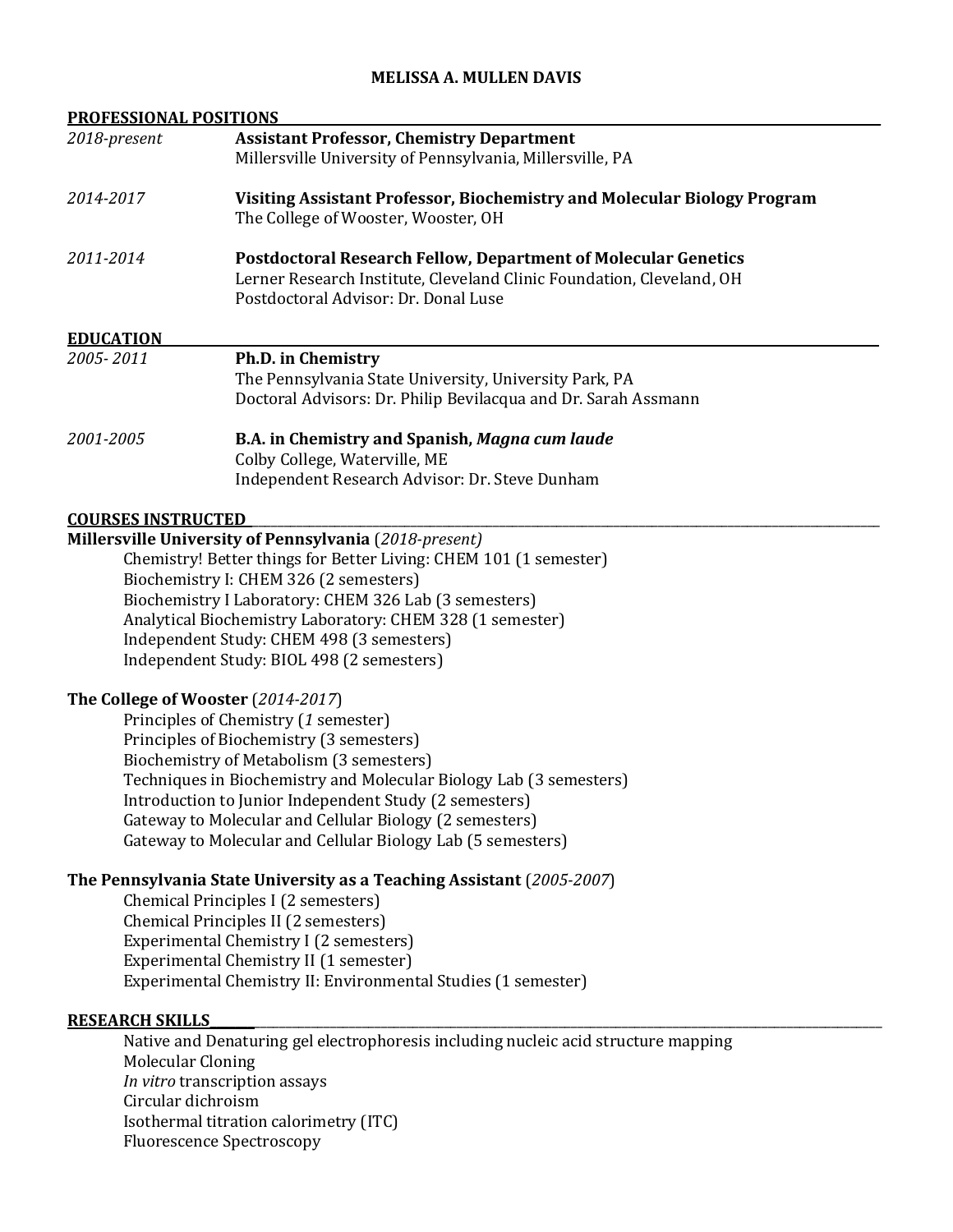## **PUBLICATIONS\_(\*** undergraduate mentee)

Coyne, K.\*; **Mullen Davis, M.A.**; Mizoguchi, T.; Hayama, R. Temporal restriction of salt inducibility in expression of salinity-stress related gene by the circadian clock in *Solanum lycopersicum*. Accepted for publication in *Plant Biotechnology* **2019**.

**Mullen Davis, M.A.**; Guo, J.; Price, D.H.; Luse, D.S. Functional interactions of the RNA polymerase II-interacting proteins Gdown1 and TFIIF *J. Biol. Chem.* **2014**, 289: 11143-11152.

**Mullen, M.A**.; Assmann, S.M.; Bevilacqua, P.C. Towards a digital gene response: RNA G-quadruplexes with fewer quartets fold with higher cooperativity. *J. Amer. Chem. Soc.* **2012**, 134 (2): 812-815.

**Mullen, M.A.**; Olson, K.J.\*; Dallaire, P.; Major, F.; Assmann, S.M.; Bevilacqua, P.C. RNA G-quadruplexes in the model plant species *Arabidopsis thaliana*: Prevalence and possible functional roles. *Nucleic Acids Res.* **2010** 38 (22): 8149-8163.

Bove, J.; Hord, C.L.H.; **Mullen, M.A.** The blossoming of RNA Biology: Novel Insights from Plant Systems *RNA* **2006** 12 (12: 2035-2046.

#### PRESENTATIONS

**Mullen Davis, M.A.** Surviving stress: How gene expression responds to changing environmental conditions. **Invited talk** at Millersville University Seminar Series. Millersville, PA. *November 2018*.

**Mullen Davis, M.A.** Teaching and research in small universities/community colleges. **Invited talk** at Career Development Seminar Series, Cleveland Clinic Lerner Research Institute. Cleveland, OH. *December 2017.*

**Mullen Davis, M.A.** Surviving a salty diet: long non-coding RNAs and the plant stress response. **Invited talk** at Davidson College Biology Department. Davidson, NC. *November 2016*.

**Mullen Davis, M.A.**; Guo, J.; Price, D.H.; Luse, D.S. The pausing factor Gdown1 can load into functional RNA polymerase II complexes and accompany pol II through initiation and transcript elongation. **Poster** at RustBelt RNA Meeting RRM. Cleveland, OH. *October 2013.*

**Mullen Davis, M.A.**; Guo, J.; Price, D.H.; Luse, D.S. The RNA polymerase II associated protein Gdown1 can enter the preinitiation complex and accompany pol II through initiation and transcript elongation. **Poster** at Mechanisms of Eukaryotic Transcription Meeting. Cold Spring Harbor, NY. *August 2013*.

**Mullen, M.A.**; Olson, K.J.; Dallaire, P.; Major, F.; Assmann, S.M.; Bevilacqua, P.C. G-quadruplexes in *Arabdiopsis thaliana*: Folding cooperativity and implications for drought stress regulation. **Talk** at RustBelt RNA Meeting RRM. Cleveland, OH. *October 2010.*

**Mullen, M.A.**; Olson, K.J.; Dallaire, P.; Major, F.; Assmann, S.M.; Bevilacqua, P.C. Prevalence and biological significance of G-quadruplexes in *Arabidopsis thaliana*. **Poster** at Nucleic Acids Conference. Puerto Morelos, Mexico. *November 2010*.

**Mullen, M.A.**; Olson, K.J.; Dallaire, P.; Major, F.; Assmann, S.M.; Bevilacqua, P.C. Prevalence and Biological Significance of G-quadruplexes in *Arabidopsis thaliana.* **Poster** at Bridges Science, Technology, Engineering, and Mathematics Symposium, Penn State University, University Park, PA. *June 2010.*

**Mullen, M.A.**; Olson, K.J.; Assmann, S.M.; Bevilacqua, P.C. G-quadruplexes in *Arabidopsis thaliana*: Prevalence and possible roles in RNA during stress. **Poster** at Symposium on RNA Biology VIII: RNA Tool and Target. Research Triangle Park, NC. *October 2009*.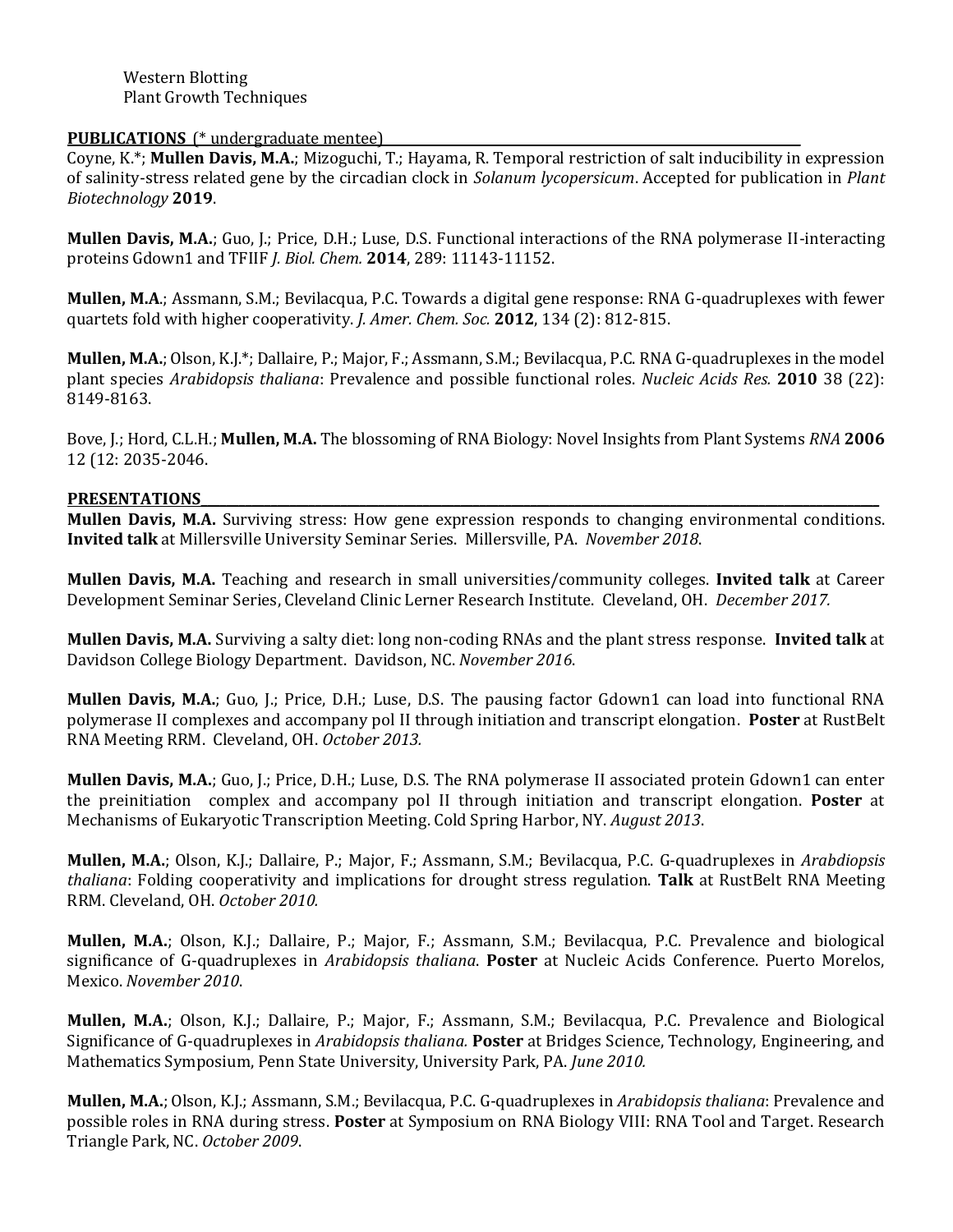# **CONTRIBUTING PRESENTATIONS\_\_\_\_\_\_\_\_\_\_\_\_\_\_\_\_\_\_\_\_\_\_\_\_\_\_\_\_\_\_\_\_\_\_\_\_\_\_\_\_\_\_\_\_\_\_\_\_\_\_\_\_\_\_\_\_\_\_\_\_\_\_\_\_\_\_\_\_\_\_\_\_\_\_\_\_\_\_\_\_\_\_\_\_\_\_\_**

Luse, D.S.; Delaney, E.; Price, D.H.; **Mullen Davis, M.A.** The pausing factor Gdown1 competes with the initiation/elongation factor TFIIF for binding to RNA polymerase II in early elongation complexes. **Poster** at Mechanisms of Eukaryotic Transcription Meeting. Cold Spring Harbor, NY. *August 2015*.

#### GRANTS AND PROPOSALS

PASSHE Faculty Professional Development Council Grant (Millersville University) "Regulation of the Glyoxylate Pathway by IclR Multimerization," \$9,190, Funded Spring 2019.

National Science Foundation Graduate Fellowship (Penn State University) Honorable Mention, Fall 2006.

### **MENTORED STUDENT GRANTS AND PROPOSALS**

Millersville University Neimeyer-Hodgson Award with Robert Fisher: "The binding characteristics of IclR transcription factor" \$716, Funded Spring 2019.

Millersville University Student Grant for Research and Creative Activity with Thomas Przywara: "Environmental effects on the function of IclR transcription" \$500, Funded Fall 2018.

College of Wooster Henry J. Copeland Grant for Independent Study with Peter Arts: "Real time PCR analysis of a salt stress responsive lncRNA in Arabidopsis under salt stress conditions" \$798, Funded Fall 2016.

College of Wooster Henry J. Copeland Grant for Independent Study with Michael Andes: "Differential expression of a novel lncRNA aids in Arabidopsis thaliana survival under high salinity stress. \$789, Funded Fall 2015.

College of Wooster Henry J. Copeland Grant for Independent Study with Ellyn Evans: "Characterization of long non-coding RNA expression during low temperature stress in Arabidopsis thaliana" \$300, Funded Fall 2015.

# **PROFESSIONAL AFFILIATIONS AND ACTIVITIES\_\_\_\_\_\_\_\_\_\_\_\_\_\_\_\_\_\_\_\_\_\_\_\_\_\_\_\_\_\_\_\_\_\_\_\_\_\_\_\_\_\_\_\_\_\_\_\_\_\_\_\_\_\_\_\_\_\_\_\_\_\_\_\_\_\_\_**

Graduate Women in Science (GWIS), *2009-present* Board of Directors, *2016-present;* Chair *2019-2020* Finance Committee Chair, *2015-2019* National President, *2014-2015* National Executive Committee Member *2012-2016* American Society for Biochemistry and Molecular Biology (ASBMB) American Chemical Society (ACS) RNA Society *Ad Hoc* Reviewer for Bioinformatics, G3

#### **ACADEMIC SERVICE AND OUTREACH\_\_\_\_\_\_\_\_\_\_\_\_\_\_\_\_\_\_\_\_\_\_\_\_\_\_\_\_\_\_\_\_\_\_\_\_\_\_\_\_\_\_\_\_\_\_\_\_\_\_\_\_\_\_\_\_\_\_\_\_\_\_\_\_\_\_\_\_\_\_\_\_\_\_\_\_\_\_\_\_\_\_\_**

| <b>Millersville University of Pennsylvania</b> |                                                            |              |  |  |
|------------------------------------------------|------------------------------------------------------------|--------------|--|--|
|                                                | Guest Speaker, UNIV 101 Seminar                            | Oct 23, 2018 |  |  |
|                                                | <b>Chemistry Department Recording Secretary</b>            | 2018-2019    |  |  |
|                                                | Academic Advisor, Chemistry major                          | 2018-present |  |  |
| The College of Wooster                         |                                                            |              |  |  |
|                                                | Academic Advisor, Biochemistry and Molecular Biology major | 2015-2017    |  |  |
|                                                | <b>Biology Department Curriculum Committee</b>             | 2015-2017    |  |  |
|                                                | Introductory STEM Faculty Learning Community (ISFLC)       | 2015-2017    |  |  |
|                                                | Biochemistry and Molecular Biology Curriculum Committee    | 2014-2017    |  |  |
|                                                | Pre-Dental Club Advisor                                    | 2015-2016    |  |  |
|                                                | 4 Paws for Ability Program House Advisor                   | 2015-2016    |  |  |
|                                                | B-WISER Summer Camp Instructor - Forensic Chemistry        | 2016         |  |  |
|                                                | B-WISER Summer Camp Chemistry Night Volunteer              | 2015         |  |  |